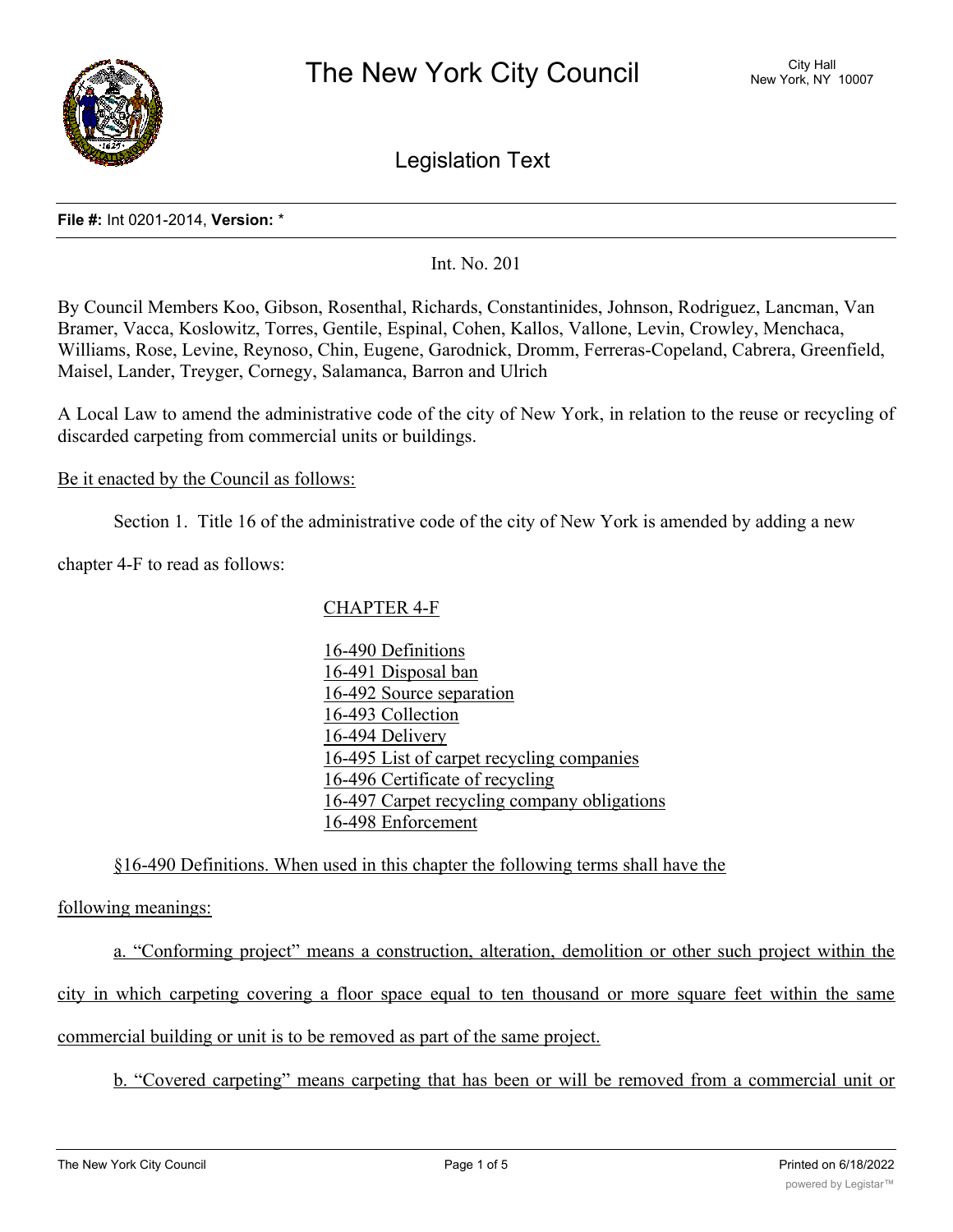building as part of a conforming project.

c. "Responsible party" means the owner, tenant, carpet retailer, carpet installer, general contractor, subcontractor, or any other party who is responsible for ensuring the proper disposal of the refuse generated by a conforming project.

d. "Recycle" has the same meaning as in section 16-303 of this title.

e. "Reuse" means the use of carpeting in a manner that retains the original purpose and performance characteristics of the carpeting.

f. "Carpet recycling company" shall mean an individual, company or other entity that (i) refurbishes or otherwise processes carpeting for reuse or resale, or (ii) removes, separates, or otherwise extracts components or commodities from carpeting either by manual or mechanical separation or by changing the physical or chemical composition of such carpeting for the purpose of reusing or recycling such components or commodities.

g. "Licensed carter" means the holder of a valid license issued pursuant to section 16-505 of this title.

h. "Source separation" has the same meaning as in section 16-303 of this title.

§ 16-491 Disposal ban. On and after January first, two thousand fifteen, no person shall dispose of covered carpeting within the city as solid waste.

§ 16-492 Source separation. On and after January first, two thousand fifteen, a responsible party shall ensure that all covered carpeting is separated and kept separate from all solid waste produced as a result of a conforming project.

§ 16-493 Collection. a. On and after January first, two thousand fifteen, a responsible party shall arrange for the collection and transportation for reuse or recycling of all covered carpeting pursuant to the terms of this chapter through a licensed carter or a carpet recycling company.

b. No carpet recycling company may collect covered carpeting within the city unless it is licensed in accordance with section 16-505 of this chapter.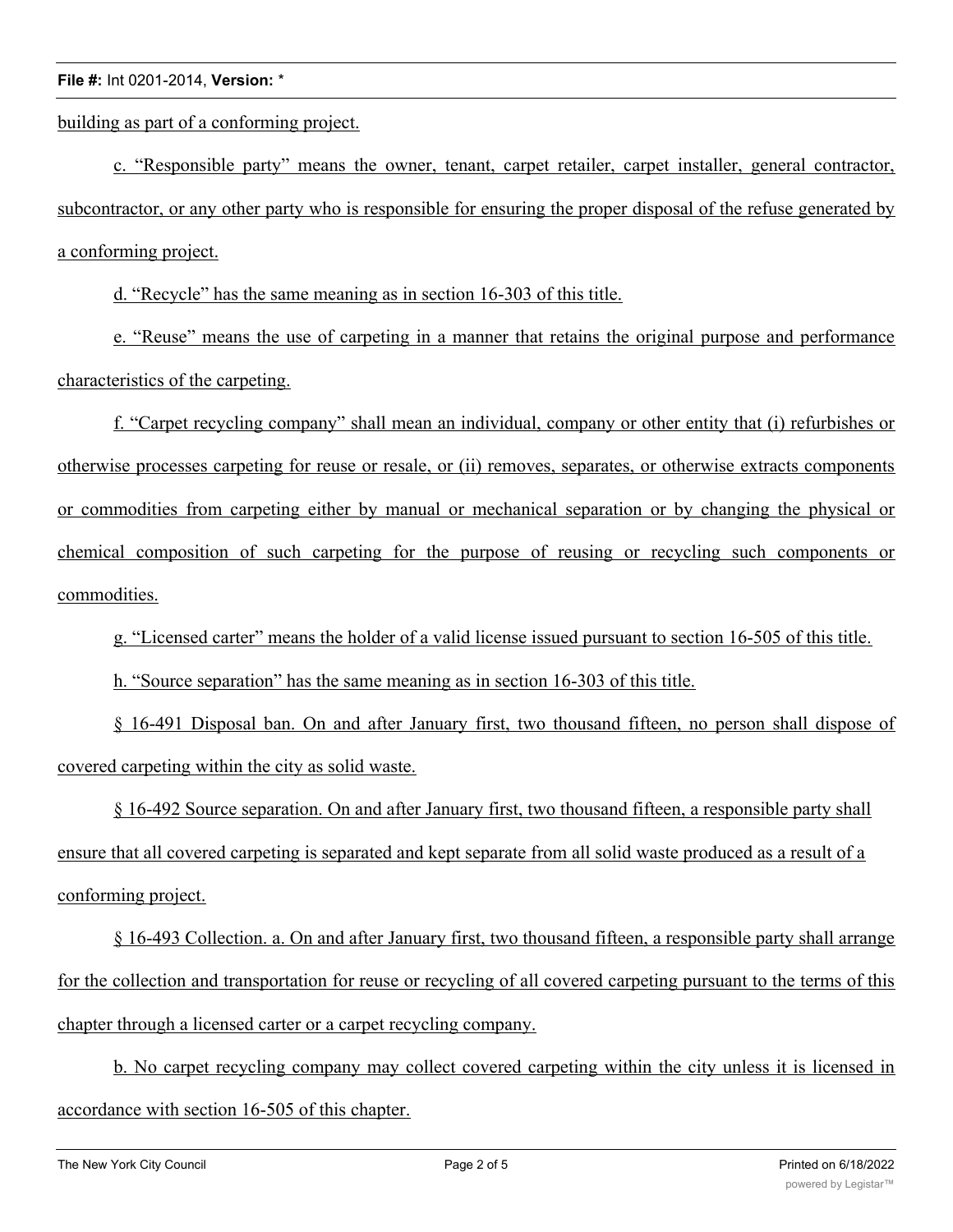### **File #:** Int 0201-2014, **Version:** \*

§ 16-494 Delivery. Any licensed carter that collects source separated covered carpeting shall deliver such carpeting to a carpet recycling company.

§ 16-495 List of carpet recycling companies. On and after December first, two thousand fourteen, the department shall maintain and regularly update a list of carpet recycling companies. Such list shall include the name, address and contact information for each carpet recycling company, and shall be maintained on the department website. Upon request, the department shall distribute a printed copy of such list by mail.

§ 16-496 Certificate of recycling. a. On and after January first, two thousand fifteen, within thirty days of collection of the covered carpeting by a licensed carter or carpet recycling company, a responsible party shall submit to the commissioner a certificate for each conforming project for which it is responsible which shall include:

1. the location of the conforming project;

2. the amount of carpeting, calculated either by weight or area, collected at the conforming project;

3. the name of the licensed carter or carpet recycling company that collected and was to deliver the covered carpeting;

4. the name of the carpet recycling company to which the covered carpeting was delivered, if known;

5. any other information required by department rules; and

6. a sworn affidavit by a qualified representative of the responsible party attesting that:

i. the responsible party adhered to the source separation and collection requirements of this chapter; and

ii. the information provided by the responsible party is accurate.

b. On and after January first, two thousand fifteen, a licensed carter or carpet recycling company that collects covered carpeting from within the city pursuant to this chapter shall submit to the commissioner a certificate for each conforming project from which it collects covered carpeting which shall include:

1. the location of the conforming project from which the covered carpeting was collected;

2. the name of the responsible party;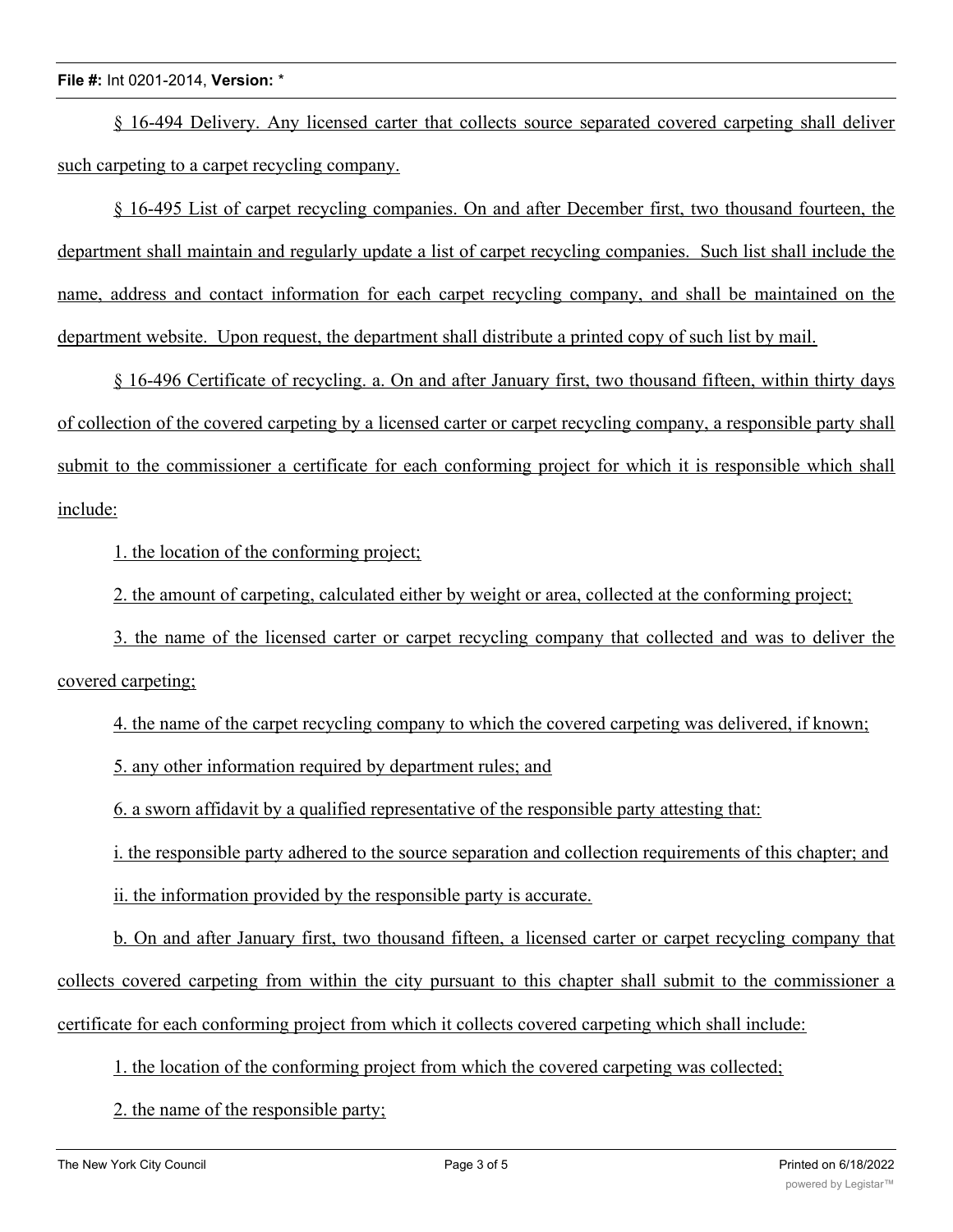### **File #:** Int 0201-2014, **Version:** \*

3. the amount of carpeting, calculated either by weight or area, collected at the conforming project;

4. the name of the carpet recycling company where the covered carpeting was delivered, if different than the entity that collected the carpeting;

5. any other information required by department rules; and

6. an affirmation by a qualified representative of the licensed carter or carpet recycling company averring that:

i. the licensed carter or carpet recycling company adhered to the collection and delivery requirements of this chapter; and

ii. the information provided by the licensed carter or carpet recycling company is an honest reporting.

§ 16-497 Carpet recycling company obligations. Any carpet recycling company receiving covered carpeting shall (1) recycle, reuse, or sell for reuse, or cause to be recycled, reused or sold for reuse all source separated covered carpeting received by such operators that have been separated as required by section 16-492 of this chapter; or (2) at a minimum, maintain the separation of such covered carpeting before their transfer to another location; and (3) not bring source separated covered carpeting for disposal, or cause such materials to be brought for disposal, to any solid waste disposal facility, whether or not such facility is operated by the department, in an amount that should have been detected through reasonable inspection efforts by such operators.

§ 16-498 Enforcement. a. Any notice of violation alleging a violation of any provision of this chapter shall be returnable to the environmental control board, which shall have the power to impose civil penalties as provided herein.

b. On and after January first, two thousand fifteen, any person or entity who violates the provisions of sections 16-491, 16-492 or 16-493 of this chapter shall be liable for a civil penalty of five thousand dollars for each conforming project for which such person or entity improperly disposes of covered carpeting, fails to source separate such covered carpeting, or fails to observe the collection requirements of this chapter.